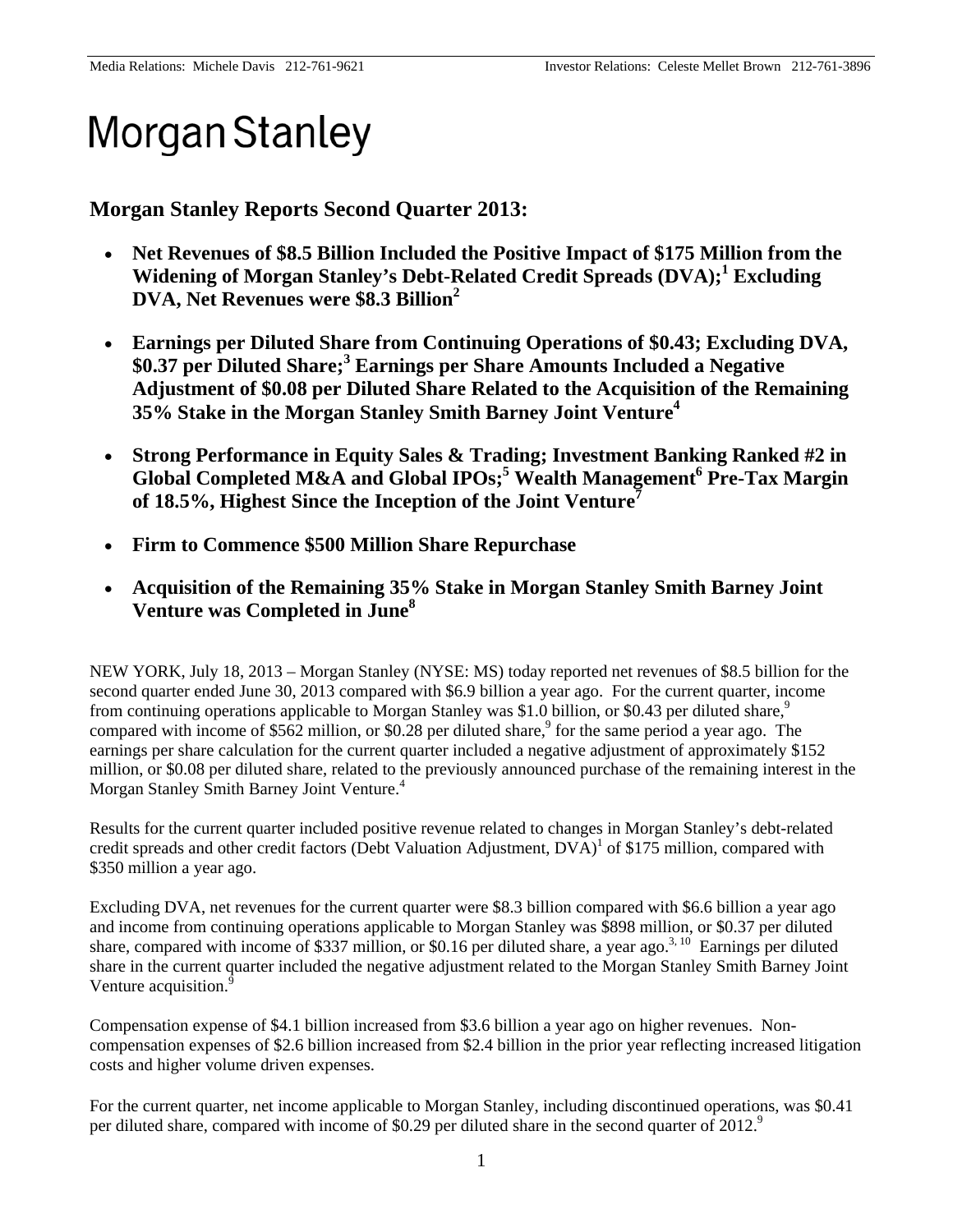| <b>Summary of Firm Results</b><br>(dollars in millions) |          |                    |            |                                    |  |  |  |  |  |  |
|---------------------------------------------------------|----------|--------------------|------------|------------------------------------|--|--|--|--|--|--|
|                                                         |          | <b>As Reported</b> |            | <b>Excluding DVA</b> <sup>10</sup> |  |  |  |  |  |  |
|                                                         | Net      | MS Income          | <b>Net</b> | MS Income                          |  |  |  |  |  |  |
|                                                         | Revenues | Cont. Ops.         | Revenues   | Cont. Ops.                         |  |  |  |  |  |  |
| 2Q 2013                                                 | \$8,503  | \$1,009            | \$8,328    | \$898                              |  |  |  |  |  |  |
| 1Q 2013                                                 | \$8,158  | \$981              | \$8,475    | \$1,182                            |  |  |  |  |  |  |
| 20 20 12                                                | \$6,942  | \$562              | \$6,592    | \$337                              |  |  |  |  |  |  |

#### **Business Overview**

- Institutional Securities net revenues excluding  $DVA<sup>11</sup>$  were \$4.2 billion reflecting strength in Equity sales and trading and Investment Banking, and improved results in Fixed Income & Commodities sales and trading.
- Wealth Management net revenues were \$3.5 billion and pre-tax margin was  $18.5\%$ .<sup>7</sup> Fee based asset flows for the quarter were \$10.0 billion and total client assets were \$1.8 trillion at quarter end.
- Investment Management<sup>6</sup> reported net revenues of \$673 million with assets under management or supervision of \$347 billion.

James P. Gorman, Chairman and Chief Executive Officer, said, "This quarter, we saw significant year-over-year revenue growth in each of our five major business units and higher year-over-year profitability. Of particular note, Equity sales and trading results were strong across all products and regions, while Investment Banking delivered top-three rankings in announced and completed M&A, global equity offerings and global IPOs. In addition, we look forward to the full benefits of the recently completed Wealth Management acquisition. We continue to work as one firm to realize the advantages specific to our business model."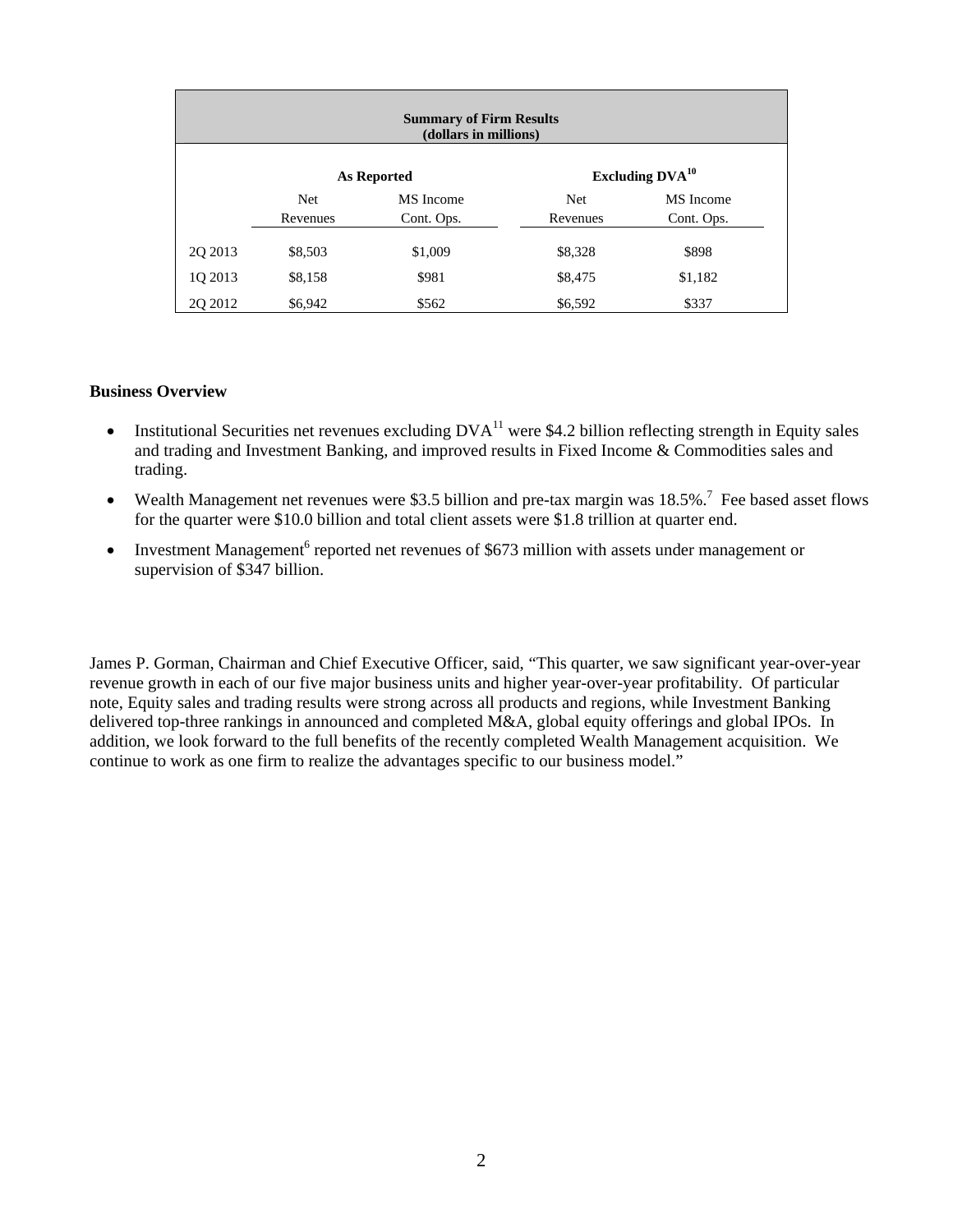| <b>Summary of Institutional Securities Results</b><br>(dollars in millions) |            |             |            |                                    |  |  |  |  |  |  |
|-----------------------------------------------------------------------------|------------|-------------|------------|------------------------------------|--|--|--|--|--|--|
|                                                                             |            | As Reported |            | <b>Excluding DVA</b> <sup>11</sup> |  |  |  |  |  |  |
|                                                                             | <b>Net</b> | Pre-Tax     | <b>Net</b> | Pre-Tax                            |  |  |  |  |  |  |
|                                                                             | Revenues   | Income      | Revenues   | Income                             |  |  |  |  |  |  |
| 2Q 2013                                                                     | \$4,346    | \$960       | \$4.171    | \$785                              |  |  |  |  |  |  |
| 10 2013                                                                     | \$4,089    | \$798       | \$4,406    | \$1,115                            |  |  |  |  |  |  |
| 20 20 12                                                                    | \$3,332    | \$488       | \$2,982    | \$138                              |  |  |  |  |  |  |

# *INSTITUTIONAL SECURITIES*

Institutional Securities reported pre-tax income from continuing operations of \$960 million compared with pretax income of \$488 million in the second quarter of last year. Net revenues for the current quarter were \$4.3 billion compared with \$3.3 billion a year ago. DVA resulted in positive revenue of \$175 million in the current quarter compared with \$350 million a year ago. Excluding DVA, net revenues for the current quarter were \$4.2 billion compared with \$3.0 billion a year ago.<sup>11</sup> Income after the noncontrolling interest allocation and before taxes was \$870 million.<sup>12</sup> The following discussion for sales and trading excludes DVA.

- Advisory revenues were \$333 million compared with \$263 million a year ago reflecting higher levels of completed activity. Equity underwriting revenues of \$327 million increased from \$283 million a year ago reflecting higher market volume. Fixed income underwriting revenues were \$418 million compared with \$338 million a year ago reflecting a more favorable debt underwriting environment.
- Fixed Income & Commodities sales and trading net revenues were \$1.2 billion compared with \$771 million a year ago reflecting higher revenues in foreign exchange and commodities.<sup>13</sup> The prior year quarter was also negatively impacted by period specific charges representing credit valuation allowances and other related adjustments.
- Equity sales and trading net revenues of \$1.8 billion increased from \$1.3 billion in the prior year quarter reflecting strong performance across all products and regions.<sup>13</sup>
- Other revenues were \$140 million compared with \$41 million in the second quarter of last year, principally driven by strength in our Japanese securities joint venture, Mitsubishi UFJ Morgan Stanley Securities Co., Ltd.
- Compensation expense for the current quarter of \$1.8 billion compared with \$1.5 billion in the prior year quarter driven by higher revenues. Non-compensation expenses of \$1.6 billion increased from \$1.3 billion a year ago reflecting increased litigation costs and higher volume driven expenses.
- Morgan Stanley's average trading Value-at-Risk (VaR) measured at the 95% confidence level was \$61 million compared with \$72 million in the first quarter of 2013 and \$76 million in the second quarter of the prior year.<sup>14</sup>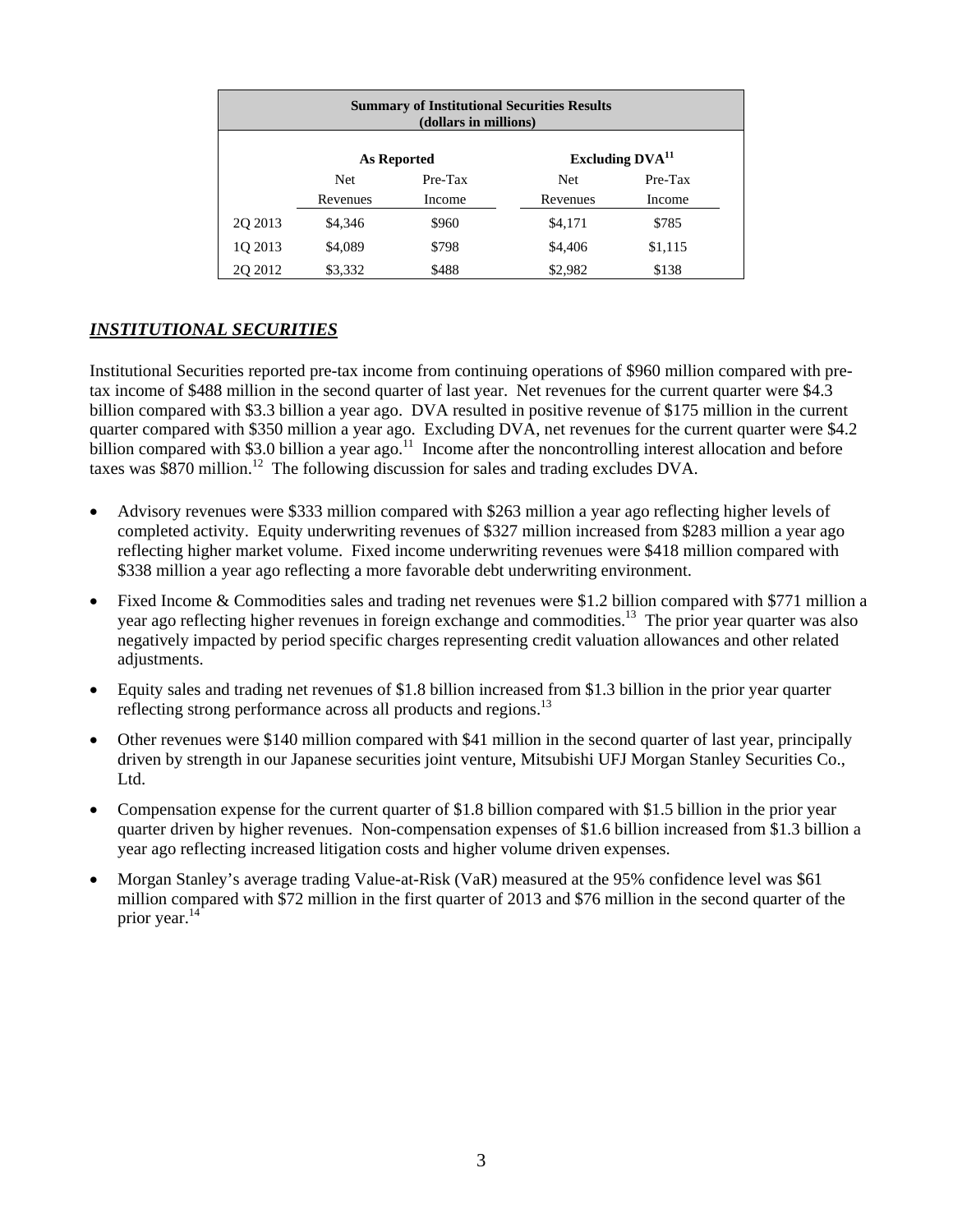| <b>Summary of Wealth Management Results</b><br>(dollars in millions) |            |           |  |  |  |  |  |  |  |  |  |
|----------------------------------------------------------------------|------------|-----------|--|--|--|--|--|--|--|--|--|
|                                                                      | <b>Net</b> | $Pre-Tax$ |  |  |  |  |  |  |  |  |  |
|                                                                      | Revenues   | Income    |  |  |  |  |  |  |  |  |  |
| 2Q 2013                                                              | \$3,531    | \$655     |  |  |  |  |  |  |  |  |  |
| 10 2013                                                              | \$3,470    | \$597     |  |  |  |  |  |  |  |  |  |
| 20 20 12                                                             | \$3,196    | \$410     |  |  |  |  |  |  |  |  |  |

## *WEALTH MANAGEMENT*

Wealth Management reported pre-tax income from continuing operations of \$655 million compared with \$410 million in the second quarter of last year. The quarter's pre-tax margin was  $18.5\%$ .<sup>7</sup> Net revenues for the current quarter were \$3.5 billion compared with \$3.2 billion a year ago. Income after the noncontrolling interest allocation to Citigroup Inc. (Citi) and before taxes was \$555 million.<sup>8</sup>

- Asset management fee revenues of \$1.9 billion increased 4% from last year's second quarter primarily reflecting an increase in fee based assets.
- Transactional revenues<sup>15</sup> of \$1.0 billion increased from \$908 million a year ago reflecting increased commissions and fees and higher trading and investment banking revenues.
- Compensation expense for the current quarter was \$2.0 billion compared with \$1.9 billion a year ago on higher revenues. Non-compensation expenses of \$834 million decreased from \$875 million a year ago driven by the absence of platform integration costs.
- Total client assets were \$1.8 trillion at quarter end. Client assets in fee based accounts were \$629 billion, or 35% of total client assets. Fee based asset flows for the quarter were \$10.0 billion.
- Wealth Management representatives of 16,321 declined from 16,478 as of June 30, 2012. Average annualized revenue per representative of \$866,000 and total client assets per representative of \$109 million increased 12% and 10%, respectively, compared with the prior year quarter.

| <b>Summary of Investment Management Results</b><br>(dollars in millions) |            |         |  |  |  |  |  |  |  |  |  |
|--------------------------------------------------------------------------|------------|---------|--|--|--|--|--|--|--|--|--|
|                                                                          | <b>Net</b> | Pre-Tax |  |  |  |  |  |  |  |  |  |
|                                                                          | Revenues   | Income  |  |  |  |  |  |  |  |  |  |
| 2Q 2013                                                                  | \$673      | \$160   |  |  |  |  |  |  |  |  |  |
| 1Q 2013                                                                  | \$645      | \$187   |  |  |  |  |  |  |  |  |  |
| 2012                                                                     | \$456      | \$43    |  |  |  |  |  |  |  |  |  |

## *INVESTMENT MANAGEMENT*

Investment Management reported pre-tax income from continuing operations of \$160 million compared with pretax income of \$43 million in last year's second quarter.<sup>16</sup> The quarter's pre-tax margin was 24%.<sup>7</sup> Income after the noncontrolling interest allocation and before taxes was \$139 million.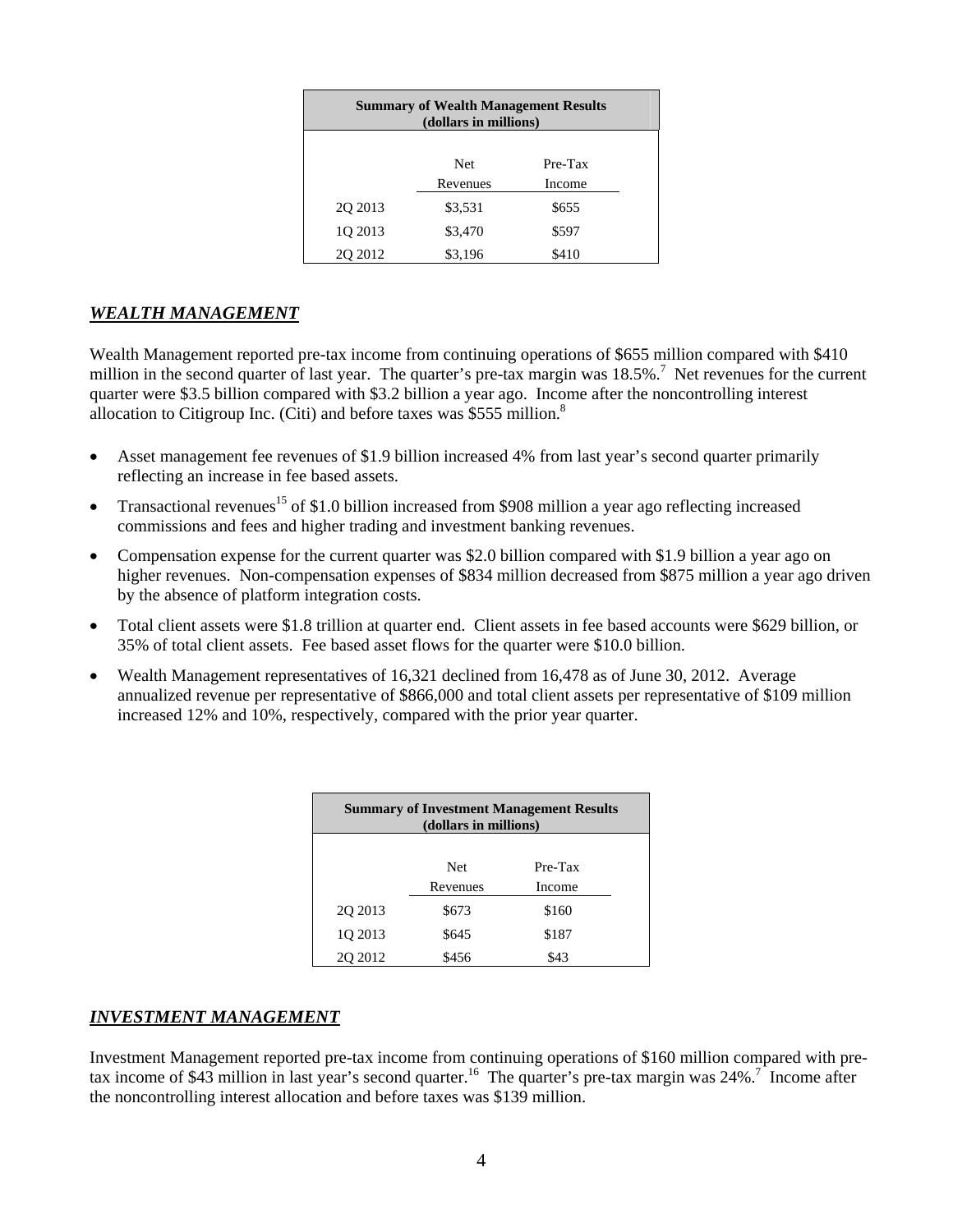- Net revenues of \$673 million increased from \$456 million in the prior year primarily reflecting gains on investments in the Merchant Banking business compared with prior year losses, and higher results in the Traditional Asset Management business.<sup>17</sup>
- Compensation expense for the current quarter of \$297 million increased from \$214 million a year ago on higher revenues. Non-compensation expenses of \$216 million increased from \$199 million a year ago primarily on higher revenue related expenses.
- Assets under management or supervision at June 30, 2013 of \$347 billion increased from \$311 billion a year ago primarily reflecting positive flows and market appreciation. The business recorded positive net flows of \$9.8 billion in the current quarter.

# *CAPITAL*

Morgan Stanley's Tier 1 capital ratio under Basel I was approximately 14.1% and Tier 1 common ratio was approximately 11.8% at June 30,  $2013.^{18}$ 

At June 30, 2013, book value and tangible book value per common share were \$31.48 and \$26.27,<sup>19</sup> respectively, based on approximately 2.0 billion shares outstanding. Tangible book value per common share reflected a reduction of approximately \$1.49 related to the increased 35% ownership interest in the Morgan Stanley Smith Barney Joint Venture.

# *OTHER MATTERS*

The Firm has received no objection from the Federal Reserve Board to repurchase up to \$500 million of the Firm's outstanding common stock under rules permitting annual capital distributions (12 CFR 225.8, *Capital Planning*). Share repurchases will be made pursuant to the share repurchase program previously authorized by the Firm's Board of Directors and will be exercised from time to time through March 31, 2014, at prices the Firm deems appropriate subject to various factors, including the Firm's capital position and market conditions. The share repurchases may be effected through open market purchases or privately negotiated transactions, including through Rule 10b5-1 plans, and may be suspended at any time.

The effective tax rate from continuing operations for the current quarter was 31.3%.

The Firm declared a \$0.05 quarterly dividend per common share, payable on August 15, 2013 to common shareholders of record on July 31, 2013.

Morgan Stanley is a leading global financial services firm providing a wide range of investment banking, securities, investment management and wealth management services. The Firm's employees serve clients worldwide including corporations, governments, institutions and individuals from more than 1,200 offices in 43 countries. For further information about Morgan Stanley, please visit www.morganstanley.com.

A financial summary follows. Financial, statistical and business-related information, as well as information regarding business and segment trends, is included in the Financial Supplement. Both the earnings release and the Financial Supplement are available online in the Investor Relations section at www.morganstanley.com.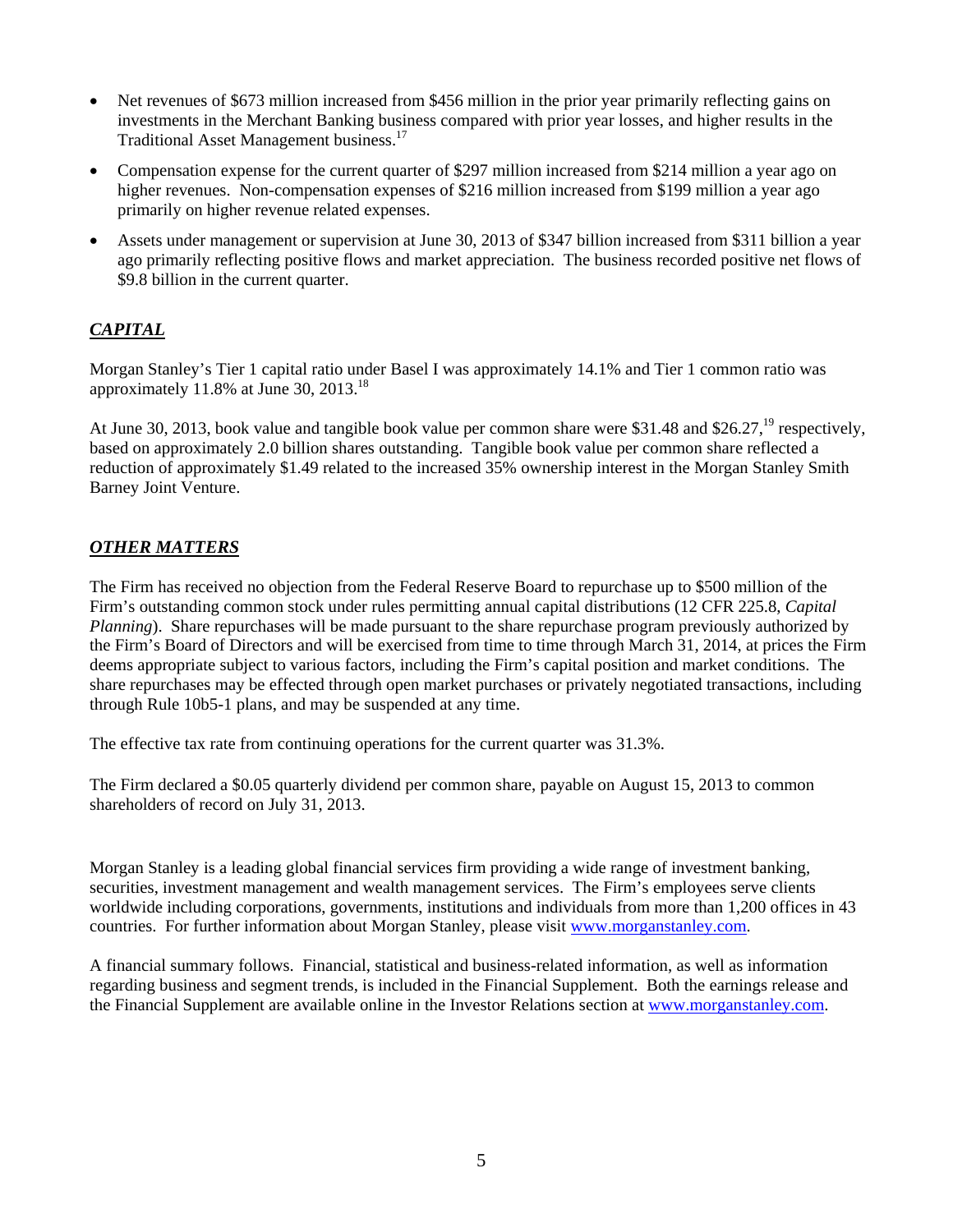#### # # #

#### (See Attached Schedules)

The information above contains forward-looking statements. Readers are cautioned not to place undue reliance on forward-looking statements, which speak only as of the date on which they are made and which reflect management's current estimates, projections, expectations or beliefs and which are subject to risks and uncertainties that may cause actual results to differ materially. For a discussion of additional risks and uncertainties that may affect the future results of the Company, please see "Forward-Looking Statements" immediately preceding Part I, Item 1, "Competition" and "Supervision and Regulation" in Part I, Item 1, "Risk Factors" in Part I, Item 1A, "Legal Proceedings" in Part I, Item 3, "Management's Discussion and Analysis of Financial Condition and Results of Operations" in Part II, Item 7 and "Quantitative and Qualitative Disclosures about Market Risk" in Part II, Item 7A, each of the Company's Annual Report on Form 10-K for the year ended December 31, 2012 and other items throughout the Form 10-K, the Company's Quarterly Reports on Form 10-Q, and the Company's Current Reports on Form 8-K, including any amendments thereto.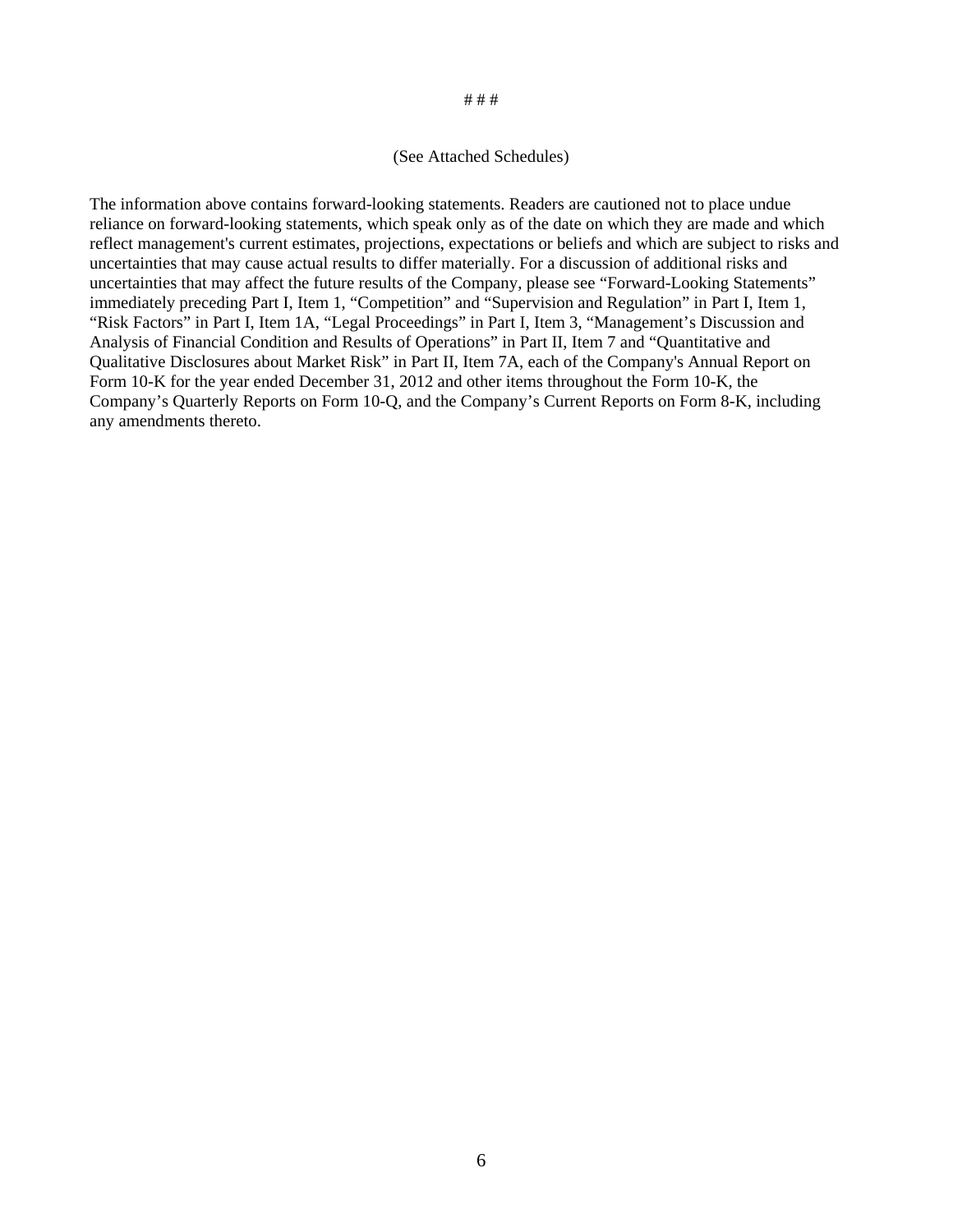$\overline{a}$ <sup>1</sup> Represents the change in the fair value of certain of Morgan Stanley's long-term and short-term borrowings resulting from fluctuations in its credit spreads and other credit factors (commonly referred to as "DVA").

 $2^2$  From time to time, Morgan Stanley may disclose certain "non-GAAP financial measures" in the course of its earnings releases, earnings conference calls, financial presentations and otherwise. For these purposes, "GAAP" refers to generally accepted accounting principles in the United States. The Securities and Exchange Commission (SEC) defines a "non-GAAP financial measure" as a numerical measure of historical or future financial performance, financial positions, or cash flows that is subject to adjustments that effectively exclude, or include amounts from the most directly comparable measure calculated and presented in accordance with GAAP. Non-GAAP financial measures disclosed by Morgan Stanley are provided as additional information to investors in order to provide them with greater transparency about, or an alternative method for assessing our financial condition and operating results. These measures are not in accordance with, or a substitute for GAAP, and may be different from or inconsistent with non-GAAP financial measures used by other companies. Whenever we refer to a non-GAAP financial measure, we will also generally present the most directly comparable financial measure calculated and presented in accordance with GAAP, along with a reconciliation of the differences between the non-GAAP financial measure we reference and such comparable GAAP financial measure.

 $3$  Earnings (loss) per diluted share amounts, excluding DVA, are non-GAAP financial measures that the Firm considers useful for investors to allow better comparability of period-to-period operating performance. Such exclusions are provided to differentiate revenues associated with Morgan Stanley borrowings, regardless of whether the impact is either positive, or negative, that result solely from fluctuations in credit spreads and other credit factors. The reconciliation of earnings (loss) per diluted share from continuing operations applicable to Morgan Stanley common shareholders and average diluted shares from a non-GAAP to GAAP basis is as follows (shares and DVA are presented in millions):

|                                                              | 20 20 13 | 20 2012 |
|--------------------------------------------------------------|----------|---------|
| Earnings (loss) per diluted share from cont. ops. – Non-GAAP | \$0.37   | \$0.16  |
| DVA impact                                                   | \$0.06   | \$0.12  |
| Earnings (loss) per diluted share from cont. ops. – GAAP     | \$0.43   | \$0.28  |
| Average diluted shares – Non-GAAP                            | 1.951    | 1.912   |
| DVA impact                                                   | $\theta$ |         |
| Average diluted shares – GAAP                                | 1.951    | 1.912   |

<sup>4</sup> The Firm completed the purchase of the remaining 35% interest in the Morgan Stanley Smith Barney Joint Venture from Citigroup Inc. (Citi) on June 28, 2013 for the previously established price of \$4.7 billion. The Firm recorded a negative adjustment of approximately \$152 million (net of tax) to reflect the difference between the purchase price for the 35% redeemable noncontrolling interest in the joint venture and its carrying value.

 $<sup>5</sup>$  Source: Thomson Reuters – for the period of January 1, 2013 to June 30, 2013 as of July 2, 2013.</sup>

<sup>6</sup> The Global Wealth Management Group and Asset Management business segments have been re-titled the Wealth Management and Investment Management business segments.

 $7$  Pre-tax margin is a non-GAAP financial measure that the Firm considers useful for investors to assess operating performance. Pre-tax margin represents income (loss) from continuing operations before taxes divided by net revenues.

<sup>8</sup> On June 28, 2013, the Firm completed the purchase of the remaining 35% interest in the Morgan Stanley Smith Barney Joint Venture from Citi, increasing the Firm's interest from 65% to 100%. During the quarter ended September 30, 2012, Morgan Stanley completed the purchase of an additional 14% stake in the Morgan Stanley Smith Barney Joint Venture from Citi, increasing the Firm's interest from 51% to 65%. Prior to September 17, 2012, Citi's results related to its 49% interest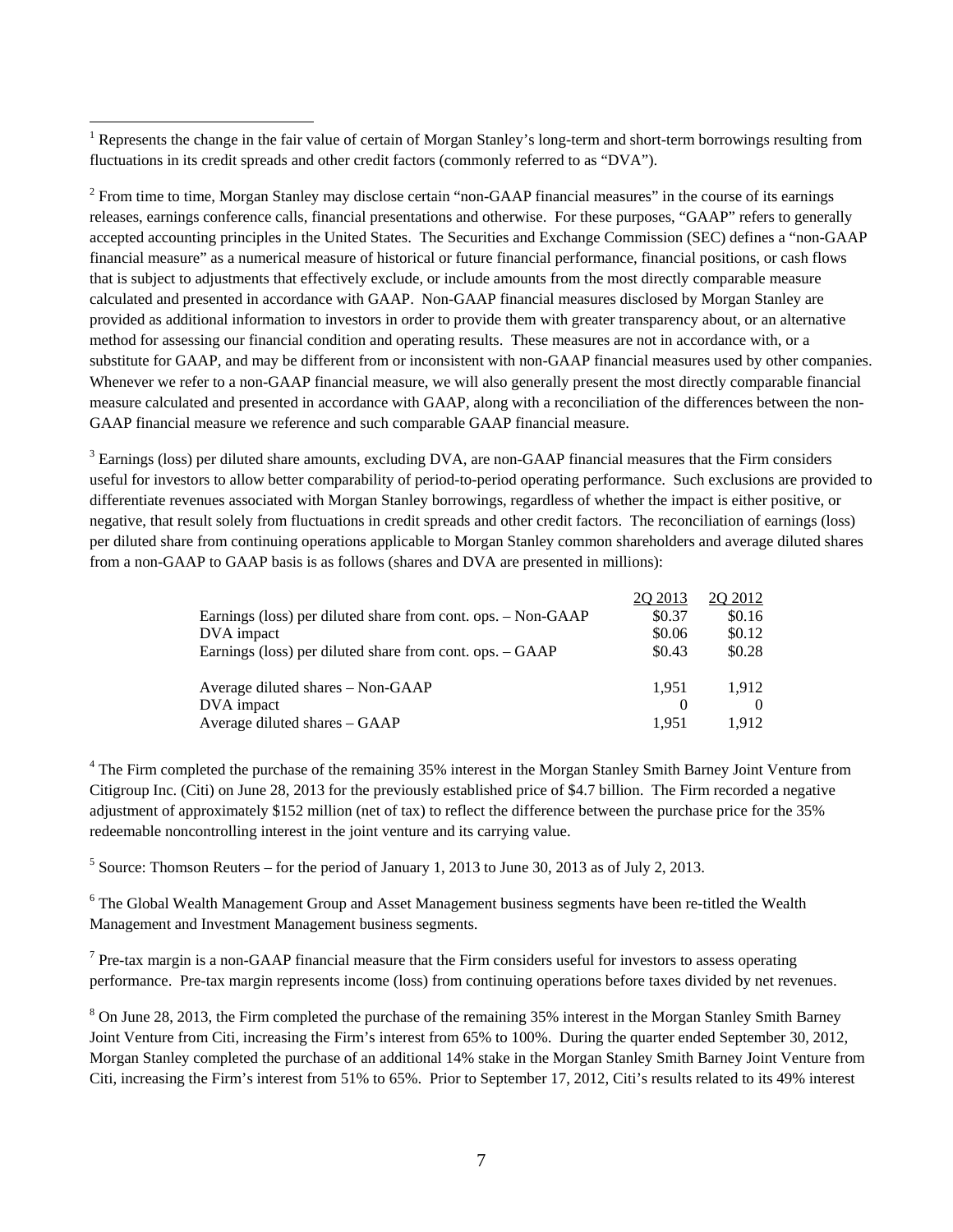were reported in net income (loss) applicable to nonredeemable noncontrolling interests on page 8 of Morgan Stanley's Financial Supplement accompanying this release. Due to the terms of the revised agreement with Citi, subsequent to the purchase of the additional 14% stake, Citi's results related to the 35% interest are reported in net income (loss) applicable to redeemable noncontrolling interests on page 8 of Morgan Stanley's Financial Supplement accompanying this release.

<sup>9</sup> Includes preferred dividends and other adjustments related to the calculation of earnings per share for the second quarter of 2013 and 2012 of approximately \$178 million and \$27 million, respectively. The current quarter includes a negative adjustment of approximately \$152 million related to the purchase of the remaining 35% interest in the Morgan Stanley Smith Barney Joint Venture. Refer to page 3 of Morgan Stanley's Financial Supplement accompanying this release for the calculation of earnings per share.

 $10$  Net revenues and income (loss) from continuing operations applicable to Morgan Stanley, excluding DVA, are non-GAAP financial measures that the Firm considers useful for investors to allow for better comparability of period-to-period operating performance. The reconciliation of net revenues and income (loss) from continuing operations applicable to Morgan Stanley from a non-GAAP to GAAP basis is as follows (amounts are presented in millions):

|                                             | 20 20 13 | 10 2013 | 20 2012 |
|---------------------------------------------|----------|---------|---------|
| Firm net revenues – Non-GAAP                | \$8,328  | \$8,475 | \$6,592 |
| DVA impact                                  | \$175    | \$(317) | \$350   |
| Firm net revenues $-$ GAAP                  | \$8,503  | \$8.158 | \$6,942 |
|                                             |          |         |         |
| Income (loss) applicable to $MS - Non-GAAP$ | \$898    | \$1,182 | \$337   |
| DVA after-tax impact                        | \$111    | \$(201) | \$225   |
| Income (loss) applicable to $MS - GAAP$     | \$1,009  | \$981   | \$562   |

<sup>11</sup> Institutional Securities net revenues and pre-tax income (loss), excluding DVA, are non-GAAP financial measures that the Firm considers useful for investors to allow for better comparability of period-to-period operating performance. The reconciliation of net revenues and pre-tax income (loss) from a non-GAAP to GAAP basis is as follows (amounts are presented in millions):

|                                              | 20 20 13 | 10 2013 | 20 20 12 |
|----------------------------------------------|----------|---------|----------|
| Net revenues $-$ Non-GAAP                    | \$4.171  | \$4,406 | \$2,982  |
| DVA impact                                   | \$175    | \$(317) | \$350    |
| Net revenues $-$ GAAP                        | \$4,346  | \$4,089 | \$3,332  |
| Pre-tax income $(loss)$ – Non-GAAP           | \$785    | \$1,115 | \$138    |
| DVA impact                                   | \$175    | \$(317) | \$350    |
| Pre-tax income $(\text{loss}) - \text{GAAP}$ | \$960    | \$798   | \$488    |

 $12$  Noncontrolling interests reported in the Institutional Securities business segment primarily represents allocation to Morgan Stanley MUFG Securities Co., Ltd.

<sup>13</sup> Sales and trading net revenues, including Fixed Income & Commodities (FIC) and Equity sales and trading net revenues excluding DVA, are non-GAAP financial measures that the Firm considers useful for investors to allow better comparability of period-to-period operating performance. The reconciliation of sales and trading, including FIC and Equity sales and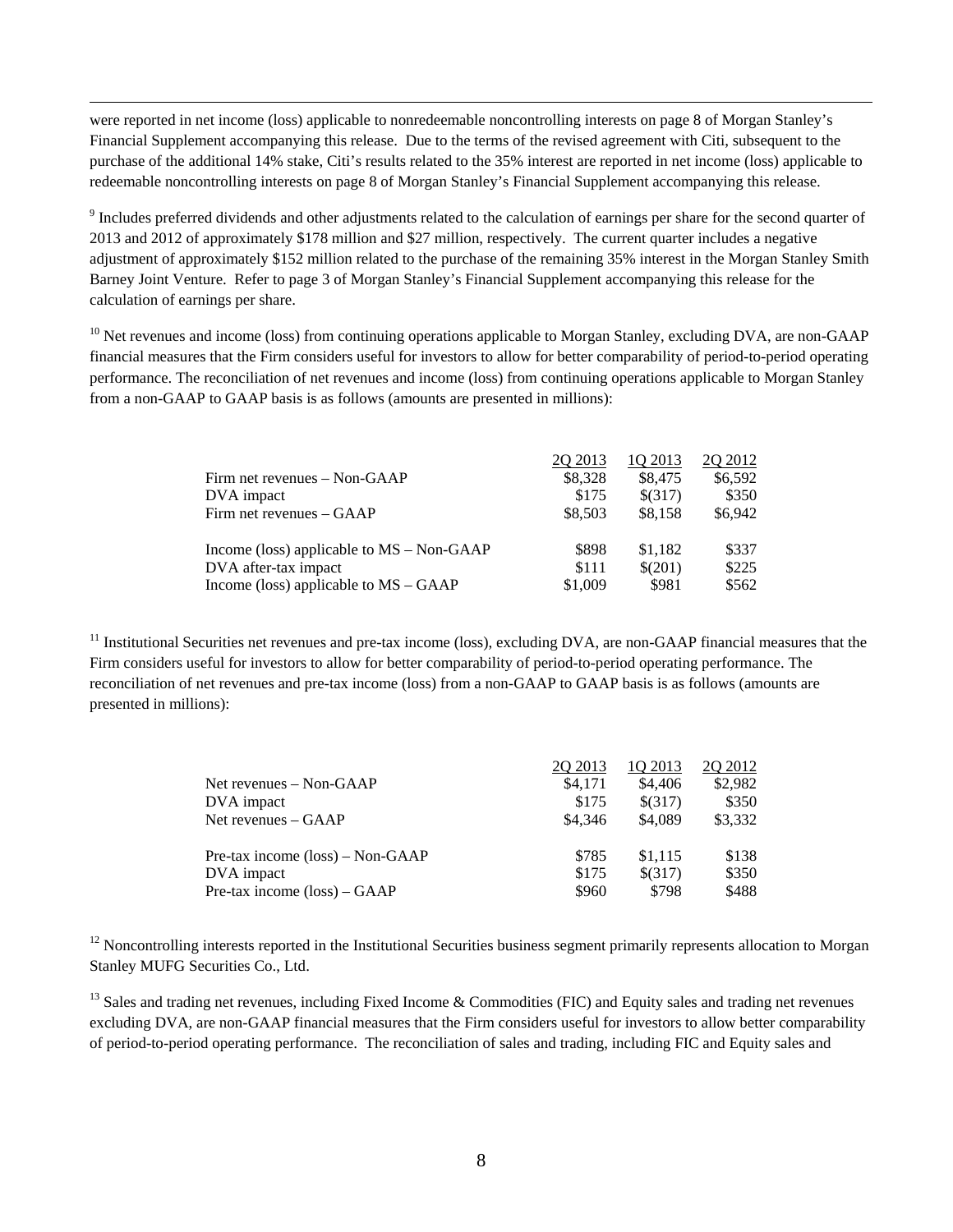|                                   | 2Q 2013 | 2Q 2012 |
|-----------------------------------|---------|---------|
| Sales & Trading $-$ Non-GAAP      | \$2,902 | \$2,011 |
| DVA impact                        | \$175   | \$350   |
| Sales & Trading $-$ GAAP          | \$3,077 | \$2,361 |
| $FIC$ Sales & Trading – Non-GAAP  | \$1,153 | \$771   |
| DVA impact                        | \$61    | \$276   |
| FIC Sales & Trading – GAAP        | \$1,214 | \$1,047 |
| Equity Sales & Trading – Non-GAAP | \$1,806 | \$1,252 |
| DVA impact                        | \$114   | \$74    |
| Equity Sales & Trading $-$ GAAP   | \$1,920 | \$1,326 |

trading net revenues from a non-GAAP to GAAP basis is as follows (amounts are presented in millions):

<sup>14</sup> VaR represents the loss amount that one would not expect to exceed, on average, more than five times every one hundred trading days in the Firm's trading positions if the portfolio were held constant for a one-day period. Further discussion of the calculation of VaR and the limitations of the Firm's VaR methodology is disclosed in Part II, Item 7A "Quantitative and Qualitative Disclosures about Market Risk" included in Morgan Stanley's Annual Report on Form 10-K for the year ended December 31, 2012. Refer to page 7 of Morgan Stanley's Financial Supplement accompanying this release for the VaR disclosure.

 $15$  Transactional revenues include investment banking, trading and commissions and fee revenues.

<sup>16</sup> Results for the second quarter of 2013 and 2012 included pre-tax income of \$20 million and \$22 million, respectively, related to investments held by certain consolidated real estate funds. The limited partnership interests in these funds are reported in net income (loss) applicable to noncontrolling interests on page 10 of Morgan Stanley's Financial Supplement accompanying this release.

 $17$  Results for the current quarter included gains of \$21 million compared with gains of \$24 million in the prior year quarter related to investments held by certain consolidated real estate funds.

 $18$  The Firm calculates its Tier 1 capital ratio and risk-weighted assets ("RWAs") in accordance with the capital adequacy standards for financial holding companies adopted by the Federal Reserve Board. These standards are based upon a framework described in the *International Convergence of Capital Measurement and Capital Standards*, July 1988, as amended, also referred to as Basel I. On January 1, 2013, the U.S. banking regulators' rules to implement the Basel Committee's market risk capital framework, commonly referred to as "Basel 2.5", became effective, which increases capital requirements for securitizations and correlation trading within the Firm's trading book, as well as incorporating add-ons for stressed VaR and incremental risk requirement. The Firm's Tier 1 capital ratio and RWAs for the quarters ended June 30, 2013 and March 31, 2013 were calculated under this revised framework. The Firm's Tier 1 capital and RWAs for prior quarters have not been recalculated under this revised framework. In accordance with the Federal Reserve Board's definition, Tier 1 common capital is defined as Tier 1 capital less non-common elements in Tier 1 capital, including perpetual preferred stock and related surplus, minority interest in subsidiaries, trust preferred securities and mandatory convertible preferred securities. These computations are preliminary estimates as of July 18, 2013 (the date of this release) and could be subject to revision in Morgan Stanley's Quarterly Report on Form 10-Q for the quarter ended June 30, 2013.

 $19$  Tangible common equity and tangible book value per common share are non-GAAP financial measures that the Firm considers to be useful measures of capital adequacy. Tangible common equity equals common equity less goodwill and intangible assets net of allowable mortgage servicing rights deduction. Tangible book value per common share equals tangible common equity divided by period end common shares outstanding.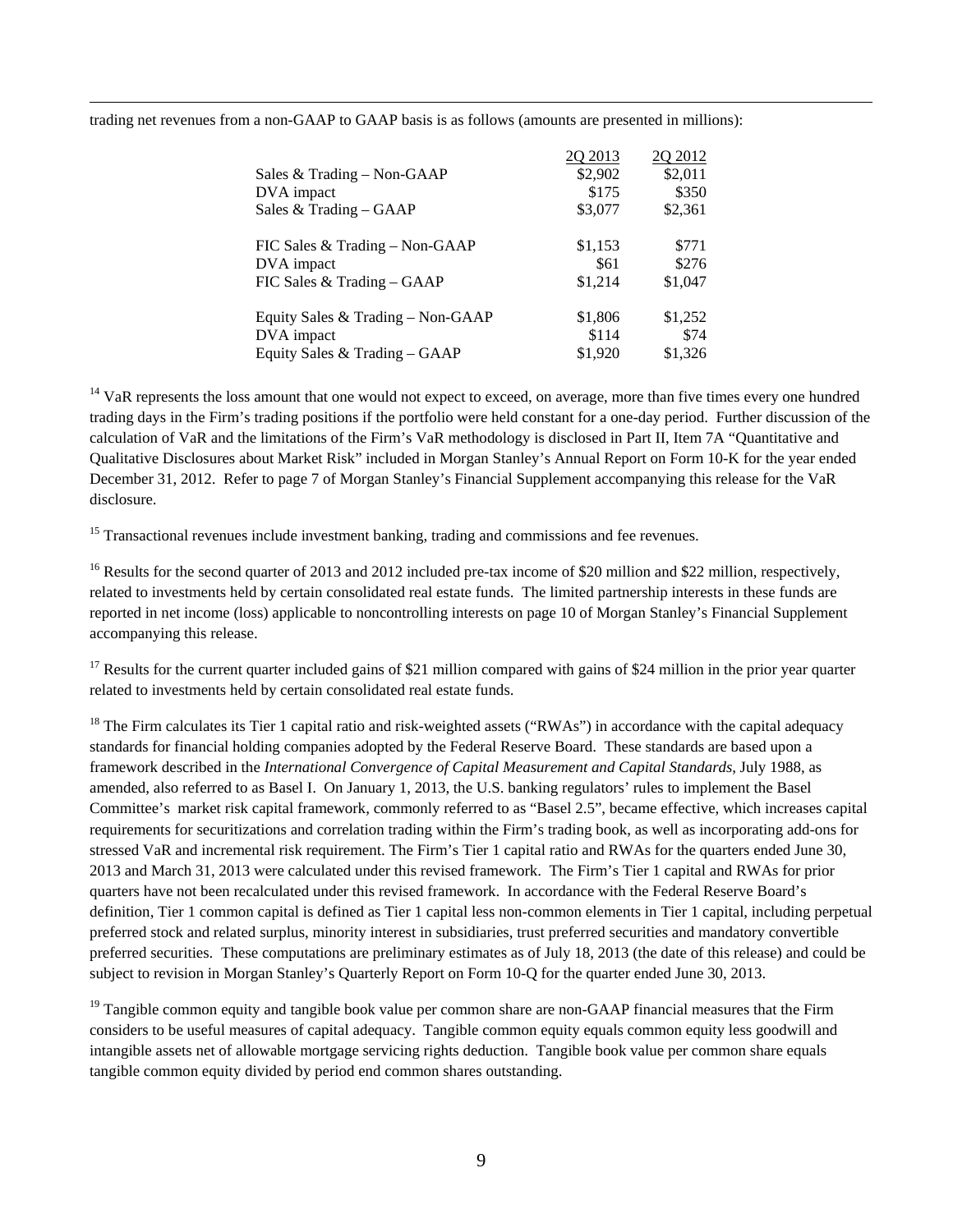#### **MORGAN STANLEY**

**Quarterly Financial Summary** 

#### **(unaudited, dollars in millions, except for per share data)**

| Mar 31, 2013<br>June 30, 2013<br>June 30, 2012<br>Mar 31, 2013<br>June 30, 2012<br>June 30, 2013<br>June 30, 2012<br>Change<br><b>Net revenues</b><br><b>Institutional Securities</b><br>\$<br>\$<br>4,089<br>\$<br>3,332<br>6%<br>30%<br>\$<br>8,435<br>\$<br>6,467<br>4,346<br>3,531<br>3,470<br>3,196<br>2%<br>10%<br>7,001<br>6,487<br>Wealth Management<br>673<br>645<br>456<br>4%<br>48%<br>1,318<br>989<br><b>Investment Management</b><br>(2%)<br>(12%)<br><b>Intersegment Eliminations</b><br>(47)<br>(46)<br>(42)<br>(93)<br>(77)<br>Consolidated net revenues<br>8,503<br>8,158<br>6,942<br>22%<br>16,661<br>13,866<br>\$<br>-S<br>\$.<br>4%<br>- \$<br>- 96<br>Income (loss) from continuing operations before tax<br><b>Institutional Securities</b><br>\$<br>798<br>\$<br>97%<br>\$<br>1,758<br>960<br>\$<br>488<br>20%<br>\$<br>159<br>1.252<br>655<br>597<br>410<br>10%<br>60%<br>813<br>Wealth Management<br>187<br>43<br>(14%)<br>347<br><b>Investment Management</b><br>160<br>171<br><b>Intersegment Eliminations</b><br>$\Omega$<br>$\mathbf 0$<br>(4)<br>(4)<br>$\Omega$<br>۰.<br>1,775<br>1,582<br>937<br>3,357<br>Consolidated income (loss) from continuing operations before tax<br>\$<br>\$<br>S<br>12%<br>89%<br>\$<br>-S<br>1,139<br>Income (loss) applicable to Morgan Stanley<br><b>Institutional Securities</b><br>\$<br>\$<br>\$<br>374<br>56%<br>\$<br>1,223<br>\$<br>72<br>$\star$<br>582<br>641<br>(9%)<br>256<br>178<br>27%<br>83%<br>582<br>376<br>Wealth Management<br>326<br><b>Investment Management</b><br>101<br>84<br>14<br>20%<br>185<br>39<br><b>Intersegment Eliminations</b><br>(4)<br>$\Omega$<br>$\mathbf 0$<br>(4)<br>$\Omega$<br>٠.<br>Consolidated income (loss) applicable to Morgan Stanley<br>562<br>$\star$<br>1,009<br>981<br>3%<br>80%<br>1,990<br>\$<br>483<br>\$<br>S.<br>- \$<br>\$<br>802<br>\$<br>936<br>\$<br>564<br>42%<br>Earnings (loss) applicable to Morgan Stanley common shareholders<br>\$<br>(14%)<br>\$<br>1,738<br>\$<br>446<br>Earnings per basic share:<br>\$<br>0.50<br>\$<br>0.28<br>(12%)<br>57%<br>0.94<br>\$<br>0.23<br>$\star$<br>Income from continuing operations<br>\$<br>0.44<br>\$<br>\$<br>\$<br>$\star$<br>Discontinued operations<br>S<br>(0.02)<br>(0.01)<br>\$<br>0.02<br>$(100\%)$<br>$\bullet$<br>(0.03)<br>\$<br>0.01<br>\$<br>40%<br>\$<br>\$<br>$\star$<br>Earnings per basic share<br>\$.<br>0.42<br>0.49<br>\$<br>0.30<br>(14%)<br>0.91<br>0.24<br>Earnings per diluted share:<br>S<br>0.28<br>54%<br>0.23<br>Income from continuing operations<br>S<br>0.43<br>\$<br>0.49<br>(12%)<br>\$<br>0.92<br>\$<br>$\star$<br>\$<br>\$<br>\$<br>\$<br>(0.02)<br>(0.01)<br>\$<br>0.01<br>$(100\%)$<br>(0.03)<br>Discontinued operations<br>$\bullet$<br>\$<br>Earnings per diluted share<br>0.41<br>\$<br>0.48<br>\$<br>0.29<br>41%<br>\$<br>0.89<br>\$<br>0.23<br>(15%)<br><b>Financial Metrics:</b><br>Return on average common equity<br>6.3%<br>3.5%<br>5.8%<br>1.4%<br>5.4%<br>from continuing operations<br>5.2%<br>6.2%<br>3.7%<br>5.7%<br>1.5%<br>Return on average common equity<br>Return on average common equity<br>from continuing operations excluding DVA<br>4.6%<br>7.5%<br>2.1%<br>6.0%<br>5.6%<br>Return on average common equity excluding DVA<br>4.4%<br>7.4%<br>2.3%<br>5.9%<br>5.6%<br>11.5%<br>13.6%<br>Tier 1 common capital ratio<br>11.8%<br>14.1%<br>13.9%<br>17.2%<br>Tier 1 capital ratio<br>31.02<br>Book value per common share<br>31.48<br>\$<br>31.21<br>\$<br>\$<br>\$<br>\$.<br>26.27<br>27.38<br>\$<br>27.70<br>Tangible book value per common share | <b>Quarter Ended</b> |  |  | Percentage Change From: |  |  |  |  | <b>Six Months Ended</b> | Percentage |  |           |
|--------------------------------------------------------------------------------------------------------------------------------------------------------------------------------------------------------------------------------------------------------------------------------------------------------------------------------------------------------------------------------------------------------------------------------------------------------------------------------------------------------------------------------------------------------------------------------------------------------------------------------------------------------------------------------------------------------------------------------------------------------------------------------------------------------------------------------------------------------------------------------------------------------------------------------------------------------------------------------------------------------------------------------------------------------------------------------------------------------------------------------------------------------------------------------------------------------------------------------------------------------------------------------------------------------------------------------------------------------------------------------------------------------------------------------------------------------------------------------------------------------------------------------------------------------------------------------------------------------------------------------------------------------------------------------------------------------------------------------------------------------------------------------------------------------------------------------------------------------------------------------------------------------------------------------------------------------------------------------------------------------------------------------------------------------------------------------------------------------------------------------------------------------------------------------------------------------------------------------------------------------------------------------------------------------------------------------------------------------------------------------------------------------------------------------------------------------------------------------------------------------------------------------------------------------------------------------------------------------------------------------------------------------------------------------------------------------------------------------------------------------------------------------------------------------------------------------------------------------------------------------------------------------------------------------------------------------------------------------------------------------------------------------------------------------------------------------------------------------------------------------------------------------------------------------------------------------------------------------------------------------------------------------------------------------------------------------------------------------------------------------------------------------------------------------------------------------------------------------------------------------------------------------------------------------------------------------------|----------------------|--|--|-------------------------|--|--|--|--|-------------------------|------------|--|-----------|
|                                                                                                                                                                                                                                                                                                                                                                                                                                                                                                                                                                                                                                                                                                                                                                                                                                                                                                                                                                                                                                                                                                                                                                                                                                                                                                                                                                                                                                                                                                                                                                                                                                                                                                                                                                                                                                                                                                                                                                                                                                                                                                                                                                                                                                                                                                                                                                                                                                                                                                                                                                                                                                                                                                                                                                                                                                                                                                                                                                                                                                                                                                                                                                                                                                                                                                                                                                                                                                                                                                                                                                                      |                      |  |  |                         |  |  |  |  |                         |            |  |           |
|                                                                                                                                                                                                                                                                                                                                                                                                                                                                                                                                                                                                                                                                                                                                                                                                                                                                                                                                                                                                                                                                                                                                                                                                                                                                                                                                                                                                                                                                                                                                                                                                                                                                                                                                                                                                                                                                                                                                                                                                                                                                                                                                                                                                                                                                                                                                                                                                                                                                                                                                                                                                                                                                                                                                                                                                                                                                                                                                                                                                                                                                                                                                                                                                                                                                                                                                                                                                                                                                                                                                                                                      |                      |  |  |                         |  |  |  |  |                         |            |  |           |
|                                                                                                                                                                                                                                                                                                                                                                                                                                                                                                                                                                                                                                                                                                                                                                                                                                                                                                                                                                                                                                                                                                                                                                                                                                                                                                                                                                                                                                                                                                                                                                                                                                                                                                                                                                                                                                                                                                                                                                                                                                                                                                                                                                                                                                                                                                                                                                                                                                                                                                                                                                                                                                                                                                                                                                                                                                                                                                                                                                                                                                                                                                                                                                                                                                                                                                                                                                                                                                                                                                                                                                                      |                      |  |  |                         |  |  |  |  |                         |            |  | 30%       |
|                                                                                                                                                                                                                                                                                                                                                                                                                                                                                                                                                                                                                                                                                                                                                                                                                                                                                                                                                                                                                                                                                                                                                                                                                                                                                                                                                                                                                                                                                                                                                                                                                                                                                                                                                                                                                                                                                                                                                                                                                                                                                                                                                                                                                                                                                                                                                                                                                                                                                                                                                                                                                                                                                                                                                                                                                                                                                                                                                                                                                                                                                                                                                                                                                                                                                                                                                                                                                                                                                                                                                                                      |                      |  |  |                         |  |  |  |  |                         |            |  | 8%        |
|                                                                                                                                                                                                                                                                                                                                                                                                                                                                                                                                                                                                                                                                                                                                                                                                                                                                                                                                                                                                                                                                                                                                                                                                                                                                                                                                                                                                                                                                                                                                                                                                                                                                                                                                                                                                                                                                                                                                                                                                                                                                                                                                                                                                                                                                                                                                                                                                                                                                                                                                                                                                                                                                                                                                                                                                                                                                                                                                                                                                                                                                                                                                                                                                                                                                                                                                                                                                                                                                                                                                                                                      |                      |  |  |                         |  |  |  |  |                         |            |  | 33%       |
|                                                                                                                                                                                                                                                                                                                                                                                                                                                                                                                                                                                                                                                                                                                                                                                                                                                                                                                                                                                                                                                                                                                                                                                                                                                                                                                                                                                                                                                                                                                                                                                                                                                                                                                                                                                                                                                                                                                                                                                                                                                                                                                                                                                                                                                                                                                                                                                                                                                                                                                                                                                                                                                                                                                                                                                                                                                                                                                                                                                                                                                                                                                                                                                                                                                                                                                                                                                                                                                                                                                                                                                      |                      |  |  |                         |  |  |  |  |                         |            |  | (21%)     |
|                                                                                                                                                                                                                                                                                                                                                                                                                                                                                                                                                                                                                                                                                                                                                                                                                                                                                                                                                                                                                                                                                                                                                                                                                                                                                                                                                                                                                                                                                                                                                                                                                                                                                                                                                                                                                                                                                                                                                                                                                                                                                                                                                                                                                                                                                                                                                                                                                                                                                                                                                                                                                                                                                                                                                                                                                                                                                                                                                                                                                                                                                                                                                                                                                                                                                                                                                                                                                                                                                                                                                                                      |                      |  |  |                         |  |  |  |  |                         |            |  | 20%       |
|                                                                                                                                                                                                                                                                                                                                                                                                                                                                                                                                                                                                                                                                                                                                                                                                                                                                                                                                                                                                                                                                                                                                                                                                                                                                                                                                                                                                                                                                                                                                                                                                                                                                                                                                                                                                                                                                                                                                                                                                                                                                                                                                                                                                                                                                                                                                                                                                                                                                                                                                                                                                                                                                                                                                                                                                                                                                                                                                                                                                                                                                                                                                                                                                                                                                                                                                                                                                                                                                                                                                                                                      |                      |  |  |                         |  |  |  |  |                         |            |  |           |
|                                                                                                                                                                                                                                                                                                                                                                                                                                                                                                                                                                                                                                                                                                                                                                                                                                                                                                                                                                                                                                                                                                                                                                                                                                                                                                                                                                                                                                                                                                                                                                                                                                                                                                                                                                                                                                                                                                                                                                                                                                                                                                                                                                                                                                                                                                                                                                                                                                                                                                                                                                                                                                                                                                                                                                                                                                                                                                                                                                                                                                                                                                                                                                                                                                                                                                                                                                                                                                                                                                                                                                                      |                      |  |  |                         |  |  |  |  |                         |            |  | $\star$   |
|                                                                                                                                                                                                                                                                                                                                                                                                                                                                                                                                                                                                                                                                                                                                                                                                                                                                                                                                                                                                                                                                                                                                                                                                                                                                                                                                                                                                                                                                                                                                                                                                                                                                                                                                                                                                                                                                                                                                                                                                                                                                                                                                                                                                                                                                                                                                                                                                                                                                                                                                                                                                                                                                                                                                                                                                                                                                                                                                                                                                                                                                                                                                                                                                                                                                                                                                                                                                                                                                                                                                                                                      |                      |  |  |                         |  |  |  |  |                         |            |  | 54%       |
|                                                                                                                                                                                                                                                                                                                                                                                                                                                                                                                                                                                                                                                                                                                                                                                                                                                                                                                                                                                                                                                                                                                                                                                                                                                                                                                                                                                                                                                                                                                                                                                                                                                                                                                                                                                                                                                                                                                                                                                                                                                                                                                                                                                                                                                                                                                                                                                                                                                                                                                                                                                                                                                                                                                                                                                                                                                                                                                                                                                                                                                                                                                                                                                                                                                                                                                                                                                                                                                                                                                                                                                      |                      |  |  |                         |  |  |  |  |                         |            |  | 103%      |
|                                                                                                                                                                                                                                                                                                                                                                                                                                                                                                                                                                                                                                                                                                                                                                                                                                                                                                                                                                                                                                                                                                                                                                                                                                                                                                                                                                                                                                                                                                                                                                                                                                                                                                                                                                                                                                                                                                                                                                                                                                                                                                                                                                                                                                                                                                                                                                                                                                                                                                                                                                                                                                                                                                                                                                                                                                                                                                                                                                                                                                                                                                                                                                                                                                                                                                                                                                                                                                                                                                                                                                                      |                      |  |  |                         |  |  |  |  |                         |            |  |           |
|                                                                                                                                                                                                                                                                                                                                                                                                                                                                                                                                                                                                                                                                                                                                                                                                                                                                                                                                                                                                                                                                                                                                                                                                                                                                                                                                                                                                                                                                                                                                                                                                                                                                                                                                                                                                                                                                                                                                                                                                                                                                                                                                                                                                                                                                                                                                                                                                                                                                                                                                                                                                                                                                                                                                                                                                                                                                                                                                                                                                                                                                                                                                                                                                                                                                                                                                                                                                                                                                                                                                                                                      |                      |  |  |                         |  |  |  |  |                         |            |  | 195%      |
|                                                                                                                                                                                                                                                                                                                                                                                                                                                                                                                                                                                                                                                                                                                                                                                                                                                                                                                                                                                                                                                                                                                                                                                                                                                                                                                                                                                                                                                                                                                                                                                                                                                                                                                                                                                                                                                                                                                                                                                                                                                                                                                                                                                                                                                                                                                                                                                                                                                                                                                                                                                                                                                                                                                                                                                                                                                                                                                                                                                                                                                                                                                                                                                                                                                                                                                                                                                                                                                                                                                                                                                      |                      |  |  |                         |  |  |  |  |                         |            |  |           |
|                                                                                                                                                                                                                                                                                                                                                                                                                                                                                                                                                                                                                                                                                                                                                                                                                                                                                                                                                                                                                                                                                                                                                                                                                                                                                                                                                                                                                                                                                                                                                                                                                                                                                                                                                                                                                                                                                                                                                                                                                                                                                                                                                                                                                                                                                                                                                                                                                                                                                                                                                                                                                                                                                                                                                                                                                                                                                                                                                                                                                                                                                                                                                                                                                                                                                                                                                                                                                                                                                                                                                                                      |                      |  |  |                         |  |  |  |  |                         |            |  |           |
|                                                                                                                                                                                                                                                                                                                                                                                                                                                                                                                                                                                                                                                                                                                                                                                                                                                                                                                                                                                                                                                                                                                                                                                                                                                                                                                                                                                                                                                                                                                                                                                                                                                                                                                                                                                                                                                                                                                                                                                                                                                                                                                                                                                                                                                                                                                                                                                                                                                                                                                                                                                                                                                                                                                                                                                                                                                                                                                                                                                                                                                                                                                                                                                                                                                                                                                                                                                                                                                                                                                                                                                      |                      |  |  |                         |  |  |  |  |                         |            |  | 55%       |
|                                                                                                                                                                                                                                                                                                                                                                                                                                                                                                                                                                                                                                                                                                                                                                                                                                                                                                                                                                                                                                                                                                                                                                                                                                                                                                                                                                                                                                                                                                                                                                                                                                                                                                                                                                                                                                                                                                                                                                                                                                                                                                                                                                                                                                                                                                                                                                                                                                                                                                                                                                                                                                                                                                                                                                                                                                                                                                                                                                                                                                                                                                                                                                                                                                                                                                                                                                                                                                                                                                                                                                                      |                      |  |  |                         |  |  |  |  |                         |            |  | $\bullet$ |
|                                                                                                                                                                                                                                                                                                                                                                                                                                                                                                                                                                                                                                                                                                                                                                                                                                                                                                                                                                                                                                                                                                                                                                                                                                                                                                                                                                                                                                                                                                                                                                                                                                                                                                                                                                                                                                                                                                                                                                                                                                                                                                                                                                                                                                                                                                                                                                                                                                                                                                                                                                                                                                                                                                                                                                                                                                                                                                                                                                                                                                                                                                                                                                                                                                                                                                                                                                                                                                                                                                                                                                                      |                      |  |  |                         |  |  |  |  |                         |            |  | $\star$   |
|                                                                                                                                                                                                                                                                                                                                                                                                                                                                                                                                                                                                                                                                                                                                                                                                                                                                                                                                                                                                                                                                                                                                                                                                                                                                                                                                                                                                                                                                                                                                                                                                                                                                                                                                                                                                                                                                                                                                                                                                                                                                                                                                                                                                                                                                                                                                                                                                                                                                                                                                                                                                                                                                                                                                                                                                                                                                                                                                                                                                                                                                                                                                                                                                                                                                                                                                                                                                                                                                                                                                                                                      |                      |  |  |                         |  |  |  |  |                         |            |  |           |
|                                                                                                                                                                                                                                                                                                                                                                                                                                                                                                                                                                                                                                                                                                                                                                                                                                                                                                                                                                                                                                                                                                                                                                                                                                                                                                                                                                                                                                                                                                                                                                                                                                                                                                                                                                                                                                                                                                                                                                                                                                                                                                                                                                                                                                                                                                                                                                                                                                                                                                                                                                                                                                                                                                                                                                                                                                                                                                                                                                                                                                                                                                                                                                                                                                                                                                                                                                                                                                                                                                                                                                                      |                      |  |  |                         |  |  |  |  |                         |            |  |           |
|                                                                                                                                                                                                                                                                                                                                                                                                                                                                                                                                                                                                                                                                                                                                                                                                                                                                                                                                                                                                                                                                                                                                                                                                                                                                                                                                                                                                                                                                                                                                                                                                                                                                                                                                                                                                                                                                                                                                                                                                                                                                                                                                                                                                                                                                                                                                                                                                                                                                                                                                                                                                                                                                                                                                                                                                                                                                                                                                                                                                                                                                                                                                                                                                                                                                                                                                                                                                                                                                                                                                                                                      |                      |  |  |                         |  |  |  |  |                         |            |  |           |
|                                                                                                                                                                                                                                                                                                                                                                                                                                                                                                                                                                                                                                                                                                                                                                                                                                                                                                                                                                                                                                                                                                                                                                                                                                                                                                                                                                                                                                                                                                                                                                                                                                                                                                                                                                                                                                                                                                                                                                                                                                                                                                                                                                                                                                                                                                                                                                                                                                                                                                                                                                                                                                                                                                                                                                                                                                                                                                                                                                                                                                                                                                                                                                                                                                                                                                                                                                                                                                                                                                                                                                                      |                      |  |  |                         |  |  |  |  |                         |            |  |           |
|                                                                                                                                                                                                                                                                                                                                                                                                                                                                                                                                                                                                                                                                                                                                                                                                                                                                                                                                                                                                                                                                                                                                                                                                                                                                                                                                                                                                                                                                                                                                                                                                                                                                                                                                                                                                                                                                                                                                                                                                                                                                                                                                                                                                                                                                                                                                                                                                                                                                                                                                                                                                                                                                                                                                                                                                                                                                                                                                                                                                                                                                                                                                                                                                                                                                                                                                                                                                                                                                                                                                                                                      |                      |  |  |                         |  |  |  |  |                         |            |  |           |
|                                                                                                                                                                                                                                                                                                                                                                                                                                                                                                                                                                                                                                                                                                                                                                                                                                                                                                                                                                                                                                                                                                                                                                                                                                                                                                                                                                                                                                                                                                                                                                                                                                                                                                                                                                                                                                                                                                                                                                                                                                                                                                                                                                                                                                                                                                                                                                                                                                                                                                                                                                                                                                                                                                                                                                                                                                                                                                                                                                                                                                                                                                                                                                                                                                                                                                                                                                                                                                                                                                                                                                                      |                      |  |  |                         |  |  |  |  |                         |            |  |           |
|                                                                                                                                                                                                                                                                                                                                                                                                                                                                                                                                                                                                                                                                                                                                                                                                                                                                                                                                                                                                                                                                                                                                                                                                                                                                                                                                                                                                                                                                                                                                                                                                                                                                                                                                                                                                                                                                                                                                                                                                                                                                                                                                                                                                                                                                                                                                                                                                                                                                                                                                                                                                                                                                                                                                                                                                                                                                                                                                                                                                                                                                                                                                                                                                                                                                                                                                                                                                                                                                                                                                                                                      |                      |  |  |                         |  |  |  |  |                         |            |  |           |
|                                                                                                                                                                                                                                                                                                                                                                                                                                                                                                                                                                                                                                                                                                                                                                                                                                                                                                                                                                                                                                                                                                                                                                                                                                                                                                                                                                                                                                                                                                                                                                                                                                                                                                                                                                                                                                                                                                                                                                                                                                                                                                                                                                                                                                                                                                                                                                                                                                                                                                                                                                                                                                                                                                                                                                                                                                                                                                                                                                                                                                                                                                                                                                                                                                                                                                                                                                                                                                                                                                                                                                                      |                      |  |  |                         |  |  |  |  |                         |            |  |           |
|                                                                                                                                                                                                                                                                                                                                                                                                                                                                                                                                                                                                                                                                                                                                                                                                                                                                                                                                                                                                                                                                                                                                                                                                                                                                                                                                                                                                                                                                                                                                                                                                                                                                                                                                                                                                                                                                                                                                                                                                                                                                                                                                                                                                                                                                                                                                                                                                                                                                                                                                                                                                                                                                                                                                                                                                                                                                                                                                                                                                                                                                                                                                                                                                                                                                                                                                                                                                                                                                                                                                                                                      |                      |  |  |                         |  |  |  |  |                         |            |  |           |
|                                                                                                                                                                                                                                                                                                                                                                                                                                                                                                                                                                                                                                                                                                                                                                                                                                                                                                                                                                                                                                                                                                                                                                                                                                                                                                                                                                                                                                                                                                                                                                                                                                                                                                                                                                                                                                                                                                                                                                                                                                                                                                                                                                                                                                                                                                                                                                                                                                                                                                                                                                                                                                                                                                                                                                                                                                                                                                                                                                                                                                                                                                                                                                                                                                                                                                                                                                                                                                                                                                                                                                                      |                      |  |  |                         |  |  |  |  |                         |            |  |           |
|                                                                                                                                                                                                                                                                                                                                                                                                                                                                                                                                                                                                                                                                                                                                                                                                                                                                                                                                                                                                                                                                                                                                                                                                                                                                                                                                                                                                                                                                                                                                                                                                                                                                                                                                                                                                                                                                                                                                                                                                                                                                                                                                                                                                                                                                                                                                                                                                                                                                                                                                                                                                                                                                                                                                                                                                                                                                                                                                                                                                                                                                                                                                                                                                                                                                                                                                                                                                                                                                                                                                                                                      |                      |  |  |                         |  |  |  |  |                         |            |  |           |
|                                                                                                                                                                                                                                                                                                                                                                                                                                                                                                                                                                                                                                                                                                                                                                                                                                                                                                                                                                                                                                                                                                                                                                                                                                                                                                                                                                                                                                                                                                                                                                                                                                                                                                                                                                                                                                                                                                                                                                                                                                                                                                                                                                                                                                                                                                                                                                                                                                                                                                                                                                                                                                                                                                                                                                                                                                                                                                                                                                                                                                                                                                                                                                                                                                                                                                                                                                                                                                                                                                                                                                                      |                      |  |  |                         |  |  |  |  |                         |            |  |           |
|                                                                                                                                                                                                                                                                                                                                                                                                                                                                                                                                                                                                                                                                                                                                                                                                                                                                                                                                                                                                                                                                                                                                                                                                                                                                                                                                                                                                                                                                                                                                                                                                                                                                                                                                                                                                                                                                                                                                                                                                                                                                                                                                                                                                                                                                                                                                                                                                                                                                                                                                                                                                                                                                                                                                                                                                                                                                                                                                                                                                                                                                                                                                                                                                                                                                                                                                                                                                                                                                                                                                                                                      |                      |  |  |                         |  |  |  |  |                         |            |  |           |
|                                                                                                                                                                                                                                                                                                                                                                                                                                                                                                                                                                                                                                                                                                                                                                                                                                                                                                                                                                                                                                                                                                                                                                                                                                                                                                                                                                                                                                                                                                                                                                                                                                                                                                                                                                                                                                                                                                                                                                                                                                                                                                                                                                                                                                                                                                                                                                                                                                                                                                                                                                                                                                                                                                                                                                                                                                                                                                                                                                                                                                                                                                                                                                                                                                                                                                                                                                                                                                                                                                                                                                                      |                      |  |  |                         |  |  |  |  |                         |            |  |           |
|                                                                                                                                                                                                                                                                                                                                                                                                                                                                                                                                                                                                                                                                                                                                                                                                                                                                                                                                                                                                                                                                                                                                                                                                                                                                                                                                                                                                                                                                                                                                                                                                                                                                                                                                                                                                                                                                                                                                                                                                                                                                                                                                                                                                                                                                                                                                                                                                                                                                                                                                                                                                                                                                                                                                                                                                                                                                                                                                                                                                                                                                                                                                                                                                                                                                                                                                                                                                                                                                                                                                                                                      |                      |  |  |                         |  |  |  |  |                         |            |  |           |
|                                                                                                                                                                                                                                                                                                                                                                                                                                                                                                                                                                                                                                                                                                                                                                                                                                                                                                                                                                                                                                                                                                                                                                                                                                                                                                                                                                                                                                                                                                                                                                                                                                                                                                                                                                                                                                                                                                                                                                                                                                                                                                                                                                                                                                                                                                                                                                                                                                                                                                                                                                                                                                                                                                                                                                                                                                                                                                                                                                                                                                                                                                                                                                                                                                                                                                                                                                                                                                                                                                                                                                                      |                      |  |  |                         |  |  |  |  |                         |            |  |           |
|                                                                                                                                                                                                                                                                                                                                                                                                                                                                                                                                                                                                                                                                                                                                                                                                                                                                                                                                                                                                                                                                                                                                                                                                                                                                                                                                                                                                                                                                                                                                                                                                                                                                                                                                                                                                                                                                                                                                                                                                                                                                                                                                                                                                                                                                                                                                                                                                                                                                                                                                                                                                                                                                                                                                                                                                                                                                                                                                                                                                                                                                                                                                                                                                                                                                                                                                                                                                                                                                                                                                                                                      |                      |  |  |                         |  |  |  |  |                         |            |  |           |
|                                                                                                                                                                                                                                                                                                                                                                                                                                                                                                                                                                                                                                                                                                                                                                                                                                                                                                                                                                                                                                                                                                                                                                                                                                                                                                                                                                                                                                                                                                                                                                                                                                                                                                                                                                                                                                                                                                                                                                                                                                                                                                                                                                                                                                                                                                                                                                                                                                                                                                                                                                                                                                                                                                                                                                                                                                                                                                                                                                                                                                                                                                                                                                                                                                                                                                                                                                                                                                                                                                                                                                                      |                      |  |  |                         |  |  |  |  |                         |            |  |           |
|                                                                                                                                                                                                                                                                                                                                                                                                                                                                                                                                                                                                                                                                                                                                                                                                                                                                                                                                                                                                                                                                                                                                                                                                                                                                                                                                                                                                                                                                                                                                                                                                                                                                                                                                                                                                                                                                                                                                                                                                                                                                                                                                                                                                                                                                                                                                                                                                                                                                                                                                                                                                                                                                                                                                                                                                                                                                                                                                                                                                                                                                                                                                                                                                                                                                                                                                                                                                                                                                                                                                                                                      |                      |  |  |                         |  |  |  |  |                         |            |  |           |
|                                                                                                                                                                                                                                                                                                                                                                                                                                                                                                                                                                                                                                                                                                                                                                                                                                                                                                                                                                                                                                                                                                                                                                                                                                                                                                                                                                                                                                                                                                                                                                                                                                                                                                                                                                                                                                                                                                                                                                                                                                                                                                                                                                                                                                                                                                                                                                                                                                                                                                                                                                                                                                                                                                                                                                                                                                                                                                                                                                                                                                                                                                                                                                                                                                                                                                                                                                                                                                                                                                                                                                                      |                      |  |  |                         |  |  |  |  |                         |            |  |           |
|                                                                                                                                                                                                                                                                                                                                                                                                                                                                                                                                                                                                                                                                                                                                                                                                                                                                                                                                                                                                                                                                                                                                                                                                                                                                                                                                                                                                                                                                                                                                                                                                                                                                                                                                                                                                                                                                                                                                                                                                                                                                                                                                                                                                                                                                                                                                                                                                                                                                                                                                                                                                                                                                                                                                                                                                                                                                                                                                                                                                                                                                                                                                                                                                                                                                                                                                                                                                                                                                                                                                                                                      |                      |  |  |                         |  |  |  |  |                         |            |  |           |
|                                                                                                                                                                                                                                                                                                                                                                                                                                                                                                                                                                                                                                                                                                                                                                                                                                                                                                                                                                                                                                                                                                                                                                                                                                                                                                                                                                                                                                                                                                                                                                                                                                                                                                                                                                                                                                                                                                                                                                                                                                                                                                                                                                                                                                                                                                                                                                                                                                                                                                                                                                                                                                                                                                                                                                                                                                                                                                                                                                                                                                                                                                                                                                                                                                                                                                                                                                                                                                                                                                                                                                                      |                      |  |  |                         |  |  |  |  |                         |            |  |           |

Notes: - The Global Wealth Management Group and Asset Management business segments have been re-titled the Wealth Management and Investment Management business segments.

- Effective January 1, 2013, in accordance with U.S. banking regulators' rules, the Firm implemented the Basel Committee's market risk capital framework, commonly referred to as "Basel 2.5".

- The return on average common equity metrics, return on average common equity excluding DVA metrics and tangible book value per common share are non-GAAP measures that the Firm considers to be useful measures to assess operating performance and capital adequacy.

- Tier 1 common capital ratio equals Tier 1 common equity divided by risk-weighted assets (RWAs).

- Tier 1 capital ratio equals Tier 1 capital divided by RWAs.

- Book value per common share equals common equity divided by period end common shares outstanding.

- Tangible book value per common share equals tangible common equity divided by period end common shares outstanding.

- See page 4 of the financial supplement for additional information related to the calculation of the financial metrics.

<sup>-</sup> Results for the quarters ended June 30, 2013, March 31, 2013 and June 30, 2012, include positive (negative) revenue of \$175 million, \$(317) million and \$350 million, respectively, related to the movement in Morgan Stanle spreads and other credit factors on certain long-term and short-term debt (Debt Valuation Adjustment, DVA).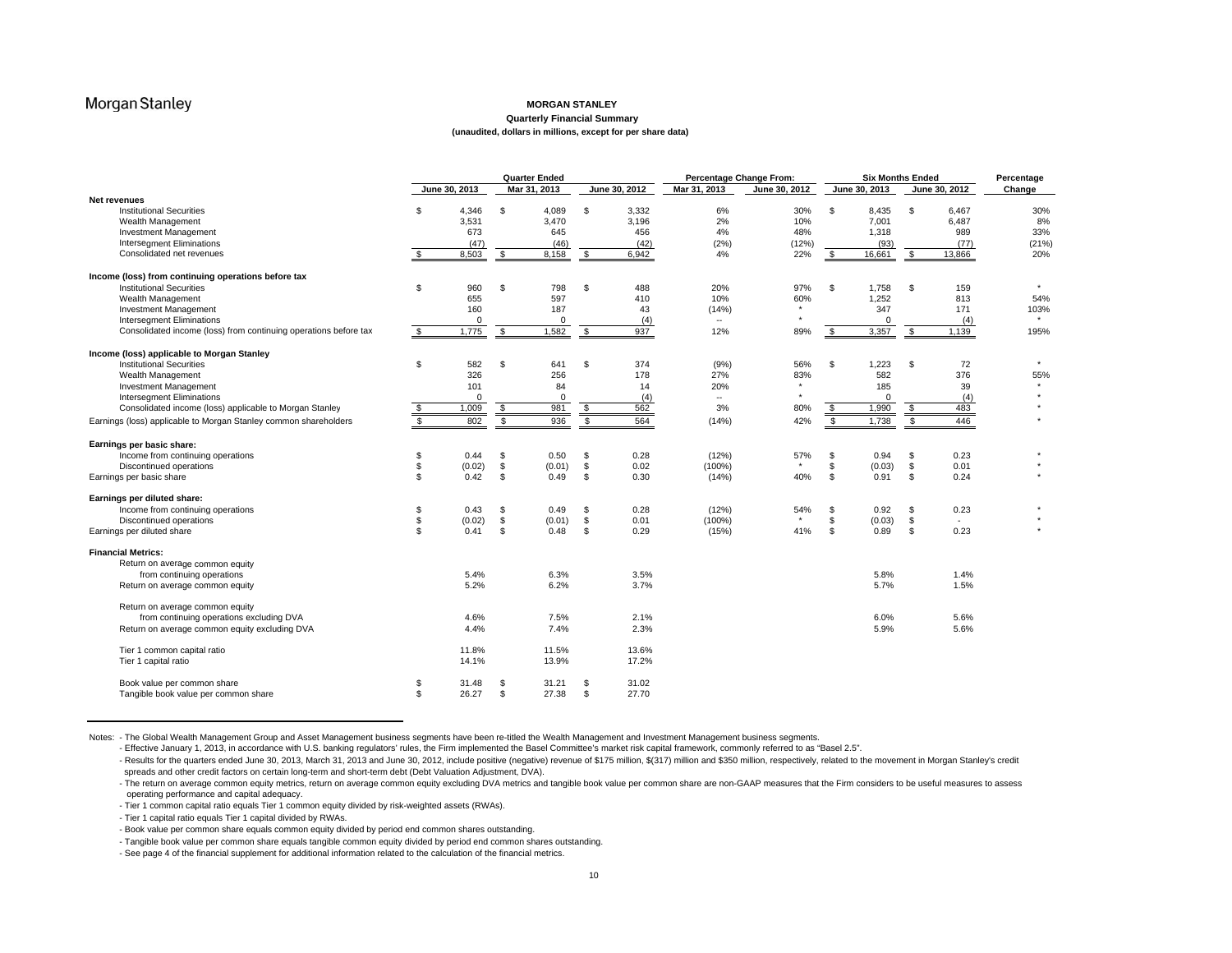#### **MORGAN STANLEY Quarterly Consolidated Income Statement Information (unaudited, dollars in millions)**

|                                                                  | <b>Quarter Ended</b> |                                  |               | <b>Percentage Change From:</b> | <b>Six Months Ended</b>  | Percentage    |                                |        |
|------------------------------------------------------------------|----------------------|----------------------------------|---------------|--------------------------------|--------------------------|---------------|--------------------------------|--------|
|                                                                  | June 30, 2013        | Mar 31, 2013                     | June 30, 2012 | Mar 31, 2013                   | June 30, 2012            | June 30, 2013 | June 30, 2012                  | Change |
| Revenues:                                                        |                      |                                  |               |                                |                          |               |                                |        |
| Investment banking                                               | \$<br>1,303          | \$<br>1,224                      | \$<br>1,104   | 6%                             | 18%                      | \$.<br>2,527  | $\mathfrak{s}$<br>2.167        | 17%    |
| Trading                                                          | 2,894                | 2,694                            | 2,469         | 7%                             | 17%                      | 5,588         | 4,871                          | 15%    |
| Investments                                                      | 188                  | 338                              | 63            | (44%)                          | 198%                     | 526           | 148                            |        |
| Commissions and fees                                             | 1,217                | 1,168                            | 1,040         | 4%                             | 17%                      | 2,385         | 2,217                          | 8%     |
| Asset management, distribution and admin. fees                   | 2,404                | 2,346                            | 2,268         | 2%                             | 6%                       | 4,750         | 4,420                          | 7%     |
| Other                                                            | 293                  | 203                              | 158           | 44%                            | 85%                      | 496           | 262                            | 89%    |
| Total non-interest revenues                                      | 8,299                | 7,973                            | 7,102         | 4%                             | 17%                      | 16,272        | 14,085                         | 16%    |
| Interest income                                                  | 1,422                | 1,398                            | 1,323         | 2%                             | 7%                       | 2,820         | 2,865                          | (2%)   |
| Interest expense                                                 | 1,218                | 1,213                            | 1,483         | $\overline{\phantom{a}}$       | (18%)                    | 2,431         | 3,084                          | (21%)  |
| Net interest                                                     | 204                  | 185                              | (160)         | 10%                            |                          | 389           | (219)                          |        |
| Net revenues                                                     | 8,503                | 8,158                            | 6,942         | 4%                             | 22%                      | 16,661        | 13,866                         | 20%    |
| Non-interest expenses:<br>Compensation and benefits              | 4,105                | 4,216                            | 3,631         | (3%)                           | 13%                      | 8,321         | 8,061                          | 3%     |
| Non-compensation expenses:                                       |                      |                                  |               |                                |                          |               |                                |        |
| Occupancy and equipment                                          | 377                  | 379                              | 378           | (1%)                           | $\overline{\phantom{a}}$ | 756           | 766                            | (1% )  |
| Brokerage, clearing and exchange fees                            | 456                  | 428                              | 405           | 7%                             | 13%                      | 884           | 808                            | 9%     |
| Information processing and communications                        | 470                  | 448                              | 487           | 5%                             | (3%)                     | 918           | 946                            | (3%)   |
| Marketing and business development                               | 163                  | 134                              | 155           | 22%                            | 5%                       | 297           | 301                            | (1% )  |
| Professional services                                            | 458                  | 440                              | 477           | 4%                             | (4% )                    | 898           | 889                            | 1%     |
| Other                                                            | 699                  | 531                              | 472           | 32%                            | 48%                      | 1,230         | 956                            | 29%    |
| Total non-compensation expenses                                  | 2,623                | 2,360                            | 2,374         | 11%                            | 10%                      | 4,983         | 4,666                          | 7%     |
| Total non-interest expenses                                      | 6,728                | 6,576                            | 6,005         | 2%                             | 12%                      | 13,304        | 12,727                         | 5%     |
| Income (loss) from continuing operations before taxes            | 1,775                | 1,582                            | 937           | 12%                            | 89%                      | 3,357         | 1,139                          | 195%   |
| Income tax provision / (benefit) from continuing operations      | 555                  | 332                              | 224           | 67%                            | 148%                     | 887           | 278                            |        |
| Income (loss) from continuing operations                         | 1,220                | 1,250                            | 713           | (2%)                           | 71%                      | 2,470         | 861                            | 187%   |
| Gain (loss) from discontinued operations after tax               | (29)                 | (19)                             | 37            | (53%)                          |                          | (48)          | 23                             |        |
| Net income (loss)                                                | \$.<br>1,191         | $\overline{\mathbf{s}}$<br>1,231 | s,<br>750     | (3%)                           | 59%                      | \$<br>2,422   | $\overline{\mathbf{s}}$<br>884 | 174%   |
| Net income applicable to redeemable noncontrolling interests     | 100                  | 122                              | $\mathbf 0$   | (18%)                          |                          | 222           | $\mathbf 0$                    |        |
| Net income applicable to nonredeemable noncontrolling interests  | 111                  | 147                              | 159           | (24%)                          | (30%)                    | 258           | 387                            | (33%)  |
| Net income (loss) applicable to Morgan Stanley                   | 980                  | 962                              | 591           | 2%                             | 66%                      | 1.942         | 497                            |        |
| Preferred stock dividend / Other                                 | 178                  | 26                               | 27            |                                |                          | 204           | 51                             |        |
| Earnings (loss) applicable to Morgan Stanley common shareholders | 802                  | \$<br>936                        | \$<br>564     | (14%)                          | 42%                      | 1,738<br>\$   | <b>S</b><br>446                |        |
| Amounts applicable to Morgan Stanley:                            |                      |                                  |               |                                |                          |               |                                |        |
| Income (loss) from continuing operations                         | 1,009                | 981                              | 562           | 3%                             | 80%                      | 1,990         | 483                            |        |
| Gain (loss) from discontinued operations after tax               | (29)                 | (19)                             | 29            | (53%)                          |                          | (48)          | 14                             |        |
| Net income (loss) applicable to Morgan Stanley                   | 980                  | \$<br>962                        | \$.<br>591    | 2%                             | 66%                      | 1,942<br>\$   | 497<br>\$                      |        |
| Pre-tax profit margin                                            | 21%                  | 19%                              | 14%           |                                |                          | 20%           | 8%                             |        |
| Compensation and benefits as a % of net revenues                 | 48%                  | 52%                              | 52%           |                                |                          | 50%           | 58%                            |        |
| Non-compensation expenses as a % of net revenues                 | 31%                  | 29%                              | 34%           |                                |                          | 30%           | 34%                            |        |
| Effective tax rate from continuing operations                    | 31.3%                | 21.0%                            | 23.9%         |                                |                          | 26.4%         | 24.4%                          |        |

Notes: - Pre-tax profit margin is a non-GAAP financial measure that the Firm considers to be a useful measure to assess operating performance.

- For the quarter ended March 31, 2013, the income tax provision from continuing operations included a net tax benefit of approximately \$142 million consisting of a benefit resulting from a

retroactive change in U.S. tax law (reported in the Institutional Securities business segment) and a discrete net tax benefit from the remeasurement of reserves and related interest.

- For the quarter ended June 30, 2012, discontinued operations included operating results related to Saxon (reported in Institutional Securities segment) and a pre-tax gain of \$108 million (\$73 million after-tax) and other operating income related to the sale of Quilter & Co. Ltd. (Quilter) (reported in the Wealth Management business segment).

- During the quarter ended June 30, 2013, Morgan Stanley completed the purchase of the remaining 35% stake in Morgan Stanley Smith Barney Holdings LLC (MSSB) from Citigroup Inc. (Citi). Upon completion of the purchase, Morgan Stanley has 100 percent ownership of the business which operates under the name Morgan Stanley Wealth Management (MSWM).

<sup>-</sup> Preferred stock dividend / other includes allocation of earnings to Participating Restricted Stock Units (RSUs). The Firm recorded a negative adjustment of approximately \$152 million related to the previously announced purchase of the remaining interest in MSSB. This adjustment negatively impacted the calculation of basic and fully diluted earnings per share for the quarter and six months ended June 30, 2013.